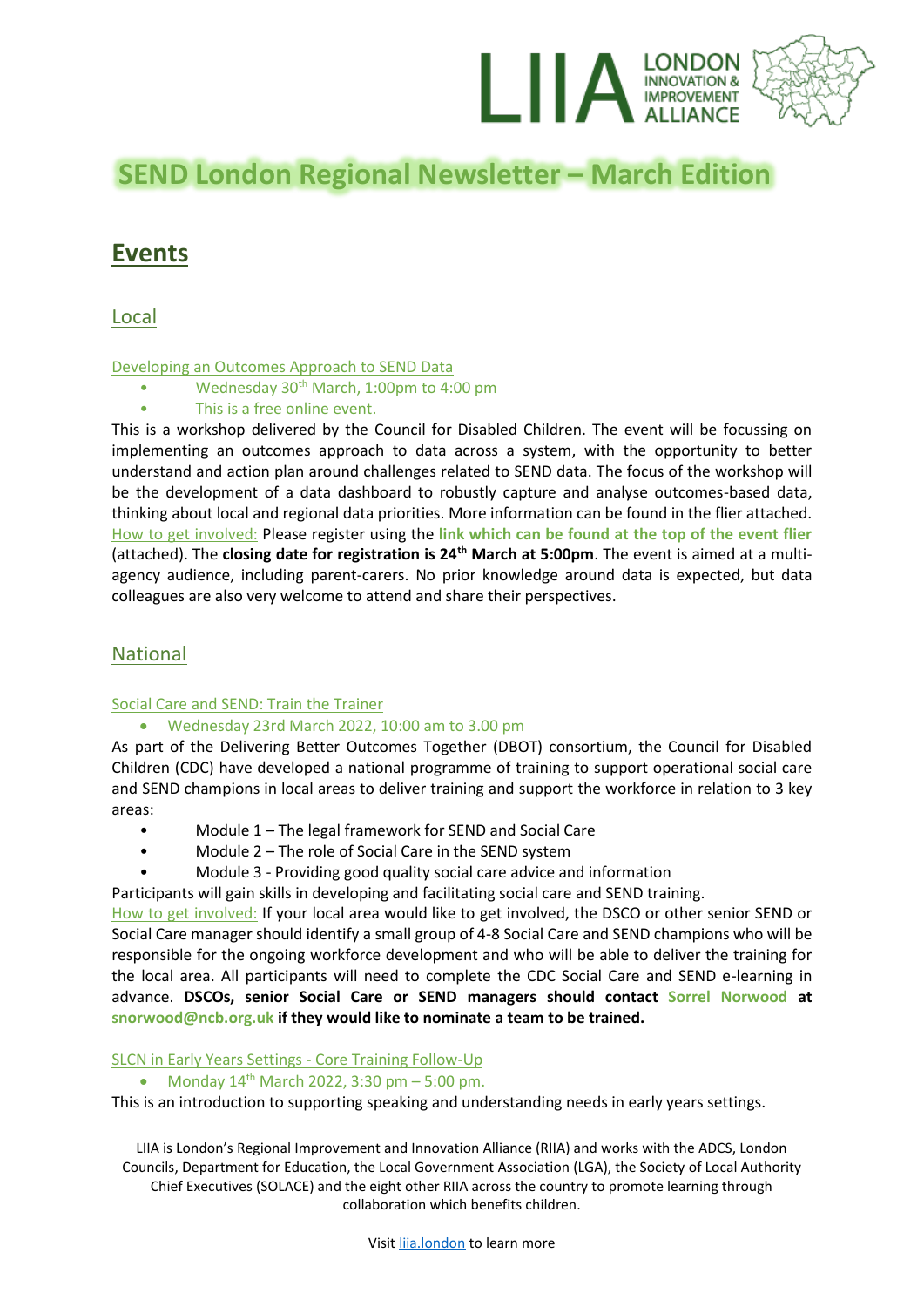How to get involved: Start by watching the module

one and module two webcasts on our website, then book yourself a place on one of the follow-up coaching webinars:

**ROVEMENT** 

[https://www.eventbrite.co.uk/e/slcn-in-early-years-settings-core-training-follow-up-march-14th](https://www.eventbrite.co.uk/e/slcn-in-early-years-settings-core-training-follow-up-march-14th-tickets-212497434547?utm_source=All+Subscribers&utm_campaign=e3684143b5-Free+EY+training&utm_medium=email&utm_term=0_aaf225d5ad-e3684143b5-118576262)[tickets-212497434547?utm\\_source=All+Subscribers&utm\\_campaign=e3684143b5-](https://www.eventbrite.co.uk/e/slcn-in-early-years-settings-core-training-follow-up-march-14th-tickets-212497434547?utm_source=All+Subscribers&utm_campaign=e3684143b5-Free+EY+training&utm_medium=email&utm_term=0_aaf225d5ad-e3684143b5-118576262) [Free+EY+training&utm\\_medium=email&utm\\_term=0\\_aaf225d5ad-e3684143b5-118576262](https://www.eventbrite.co.uk/e/slcn-in-early-years-settings-core-training-follow-up-march-14th-tickets-212497434547?utm_source=All+Subscribers&utm_campaign=e3684143b5-Free+EY+training&utm_medium=email&utm_term=0_aaf225d5ad-e3684143b5-118576262)

# A Bright Start for Every Deaf Child: Together We Can Be Ready for Deaf Children

#### $\bullet$  3<sup>rd</sup> March 2022, 6 – 7:15 pm

The first of four live and free online sessions to give those working in the early years, information and ideas to support deaf children. Whether you currently have deaf children in your setting or not, these sessions will help you reflect on your practise and equip you to be ready for deaf children now or in the future. National Deaf Children's Society will cover how deafness impacts development, language and communication, acoustics and lighting, deaf awareness techniques, behaviour and identity.

You will also receive two recorded webinars on sensory storytelling and using basic BSL if you attend one or more of the four.

A Bright Start for Every Deaf Child: Language and Communication

#### • Thursday 10th March 2022,  $6 - 7:15$  pm

The second free online session, run by National Deaf Children's Society, to give those working in the early years, information and ideas to support deaf children. Whether you currently have deaf children in your setting or not, these sessions will help you reflect on your practise and equip you to be ready for deaf children now or in the future.

They will cover how deafness impacts development, language and communication, acoustics and lighting, deaf awareness techniques, behaviour and identity.

A Bright Start for Every Deaf Child: Social and emotional development

# • 17th March 2022, 6 – 7:15

The third free online session, run by National Deaf Children's Society, to give those working in the early years, information and ideas to support deaf children. Whether you currently have deaf children in your setting or not, these sessions will help you reflect on your practise and equip you to be ready for deaf children now or in the future.

They will cover how deafness impacts development, language and communication, acoustics and lighting, deaf awareness techniques, behaviour and identity.

You will also receive two recorded webinars on sensory storytelling and using basic BSL if you attend one or more of the four.

# A Bright Start for Every Deaf Child: Seeing Parents as Partners

#### •  $24^{th}$  March 2022,  $6 - 7:15$

The third free online session, run by National Deaf Children's Society, to give those working in the early years, information and ideas to support deaf children. Whether you currently have deaf children in your setting or not, these sessions will help you reflect on your practise and equip you to be ready for deaf children now or in the future.

They will cover how deafness impacts development, language and communication, acoustics and lighting, deaf awareness techniques, behaviour and identity.

You will also receive two recorded webinars on sensory storytelling and using basic BSL if you attend one or more of the four.

#### How to get involved: [https://www.eventbrite.co.uk/e/a-bright-start-for-every-deaf-child-tickets-](https://www.eventbrite.co.uk/e/a-bright-start-for-every-deaf-child-tickets-213430776197)[213430776197](https://www.eventbrite.co.uk/e/a-bright-start-for-every-deaf-child-tickets-213430776197)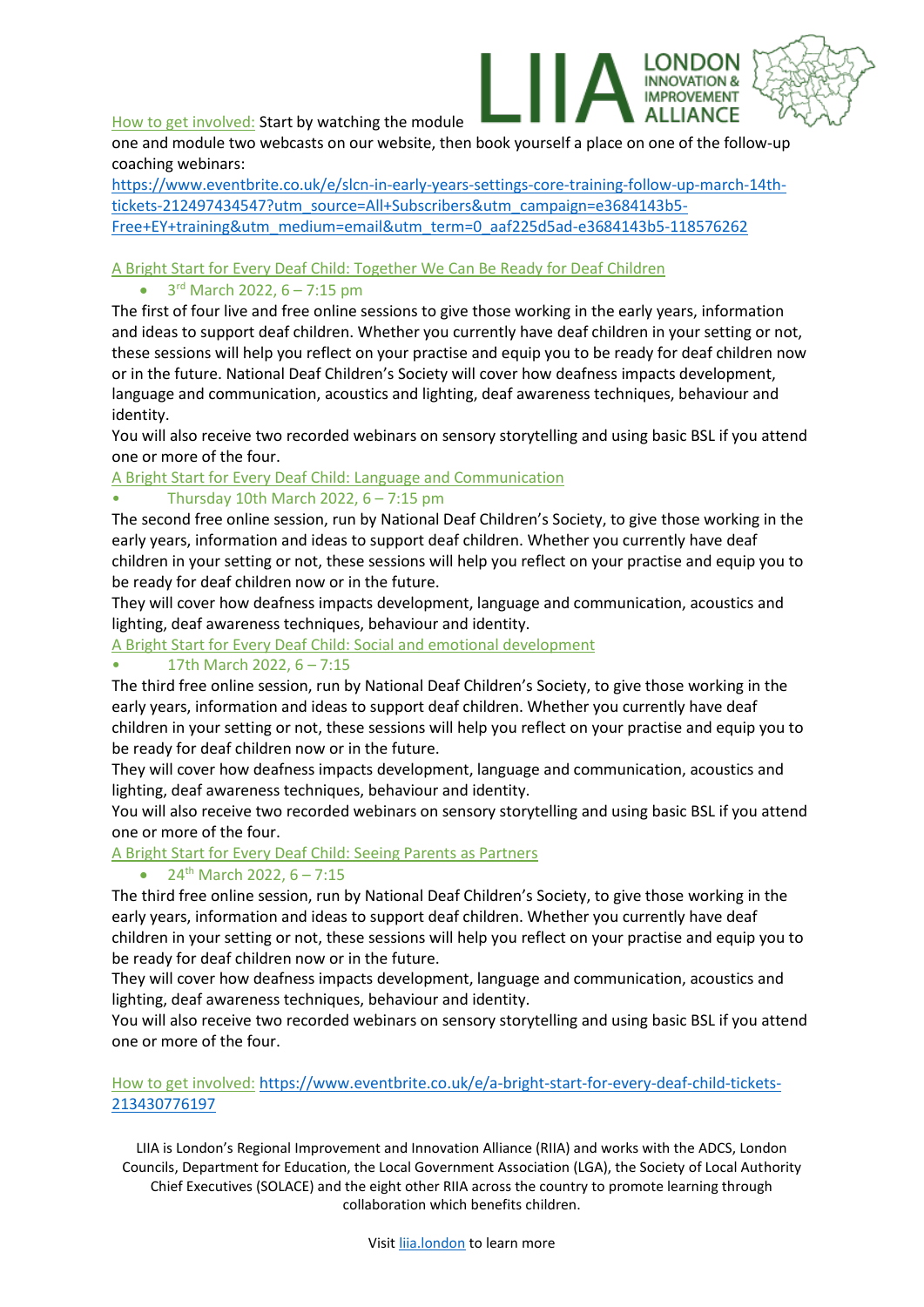Reducing the harmful effects of exposure to Domestic Violence and Abuse on children and young people

NDON

**ROVEMENT** 

# • Thursday  $10^{th}$  March  $10 - 5$ pm

This CPD certified masterclass will consider the role of toxic stress and trauma in the pathway to interpersonal violence between parents, and the climate of violence which harms the mental health and development of children and young people. A trauma-informed model of identification, risk assessment, protection and modular intervention will be outlined to reduce the harmful effects of Domestic Violence and Abuse.

How to get involved: [https://edpsy.org.uk/event/reducing-the-harmful-effects-of-exposure-to](https://edpsy.org.uk/event/reducing-the-harmful-effects-of-exposure-to-domestic-violence-abuse-on-children-and-young-people-03-22/)[domestic-violence-abuse-on-children-and-young-people-03-22/](https://edpsy.org.uk/event/reducing-the-harmful-effects-of-exposure-to-domestic-violence-abuse-on-children-and-young-people-03-22/)

#### Autism and mental health: On-line conference

• Thursday  $10^{th}$  March 2022

Learn how to provide effective support for autistic people struggling with their mental health. Sessions include:

- masking impact on mental health and identity
- self-harm and suicidal behaviour signs and strategies
- autistic people with learning disabilities: ensuring the right support
- autistic fatigue and burnout

How to get involved: [https://www.autism.org.uk/what-we-do/professional-development/training](https://www.autism.org.uk/what-we-do/professional-development/training-and-conferences/autism-and-mental-health-2022?utm_source=The%20National%20Autistic%20Society&utm_medium=email&utm_campaign=12931003_criminaljusticenewsletter%20-%2019.01.22%20%5Btcc%5D&utm_content=CJ%20conference%20%5Btcc%5D&Keywords=CJ%20conference%20tcc&dm_i=YA3,7P5MJ,KUG4LR,VDJWQ,1)[and-conferences/autism-and-mental-health-](https://www.autism.org.uk/what-we-do/professional-development/training-and-conferences/autism-and-mental-health-2022?utm_source=The%20National%20Autistic%20Society&utm_medium=email&utm_campaign=12931003_criminaljusticenewsletter%20-%2019.01.22%20%5Btcc%5D&utm_content=CJ%20conference%20%5Btcc%5D&Keywords=CJ%20conference%20tcc&dm_i=YA3,7P5MJ,KUG4LR,VDJWQ,1)

[2022?utm\\_source=The%20National%20Autistic%20Society&utm\\_medium=email&utm\\_campaign=1](https://www.autism.org.uk/what-we-do/professional-development/training-and-conferences/autism-and-mental-health-2022?utm_source=The%20National%20Autistic%20Society&utm_medium=email&utm_campaign=12931003_criminaljusticenewsletter%20-%2019.01.22%20%5Btcc%5D&utm_content=CJ%20conference%20%5Btcc%5D&Keywords=CJ%20conference%20tcc&dm_i=YA3,7P5MJ,KUG4LR,VDJWQ,1) [2931003\\_criminaljusticenewsletter%20-](https://www.autism.org.uk/what-we-do/professional-development/training-and-conferences/autism-and-mental-health-2022?utm_source=The%20National%20Autistic%20Society&utm_medium=email&utm_campaign=12931003_criminaljusticenewsletter%20-%2019.01.22%20%5Btcc%5D&utm_content=CJ%20conference%20%5Btcc%5D&Keywords=CJ%20conference%20tcc&dm_i=YA3,7P5MJ,KUG4LR,VDJWQ,1)

[%2019.01.22%20%5Btcc%5D&utm\\_content=CJ%20conference%20%5Btcc%5D&Keywords=CJ%20co](https://www.autism.org.uk/what-we-do/professional-development/training-and-conferences/autism-and-mental-health-2022?utm_source=The%20National%20Autistic%20Society&utm_medium=email&utm_campaign=12931003_criminaljusticenewsletter%20-%2019.01.22%20%5Btcc%5D&utm_content=CJ%20conference%20%5Btcc%5D&Keywords=CJ%20conference%20tcc&dm_i=YA3,7P5MJ,KUG4LR,VDJWQ,1) [nference%20tcc&dm\\_i=YA3,7P5MJ,KUG4LR,VDJWQ,1](https://www.autism.org.uk/what-we-do/professional-development/training-and-conferences/autism-and-mental-health-2022?utm_source=The%20National%20Autistic%20Society&utm_medium=email&utm_campaign=12931003_criminaljusticenewsletter%20-%2019.01.22%20%5Btcc%5D&utm_content=CJ%20conference%20%5Btcc%5D&Keywords=CJ%20conference%20tcc&dm_i=YA3,7P5MJ,KUG4LR,VDJWQ,1)

An introduction to creating accessible content as psychologists – webinar

• Thursday  $10^{th}$  March 2022,  $4 - 5:30$ pm

How to get involved: [https://edpsy.org.uk/event/webinar-an-introduction-to-creating-accessible](https://edpsy.org.uk/event/webinar-an-introduction-to-creating-accessible-content-as-psychologists/)[content-as-psychologists/](https://edpsy.org.uk/event/webinar-an-introduction-to-creating-accessible-content-as-psychologists/)

# Free peer-to-peer support for schools and colleges on using technology for SEND support

Thursday 10<sup>th</sup> March and repeated Wednesday 16<sup>th</sup> March

The Department for Education (DfE) EdTech Demonstrator Programme is hosting a free, national online conference on Thursday 10 March and Wednesday 16 March. There will be over 70 sessions on offer on a variety of edtech related topics, including SEND specific sessions on accessibility for all, utilising built-in accessibility features and how technology can be best used to support SEND and EAL pupils. The live sessions will be delivered by EdTech demonstrator schools and colleges who were selected by DfE for their expertise and experience in the effective use of edtech. School leaders, teachers and technical staff at all publicly funded schools, trusts and FE institutions in England are encouraged to attend. Sessions will be recorded and uploaded onto the EdTech Demonstrator website after the event.

How to get involved: <https://edtechdemo.ucst.uk/events/edtech-conference>

#### Sleep training for Psychologists

• Every Thursday starting  $10^{th}$  March, ending  $31^{st}$  March, 9:30am - 1pm Online, live course.

LIIA is London's Regional Improvement and Innovation Alliance (RIIA) and works with the ADCS, London Councils, Department for Education, the Local Government Association (LGA), the Society of Local Authority

Chief Executives (SOLACE) and the eight other RIIA across the country to promote learning through collaboration which benefits children.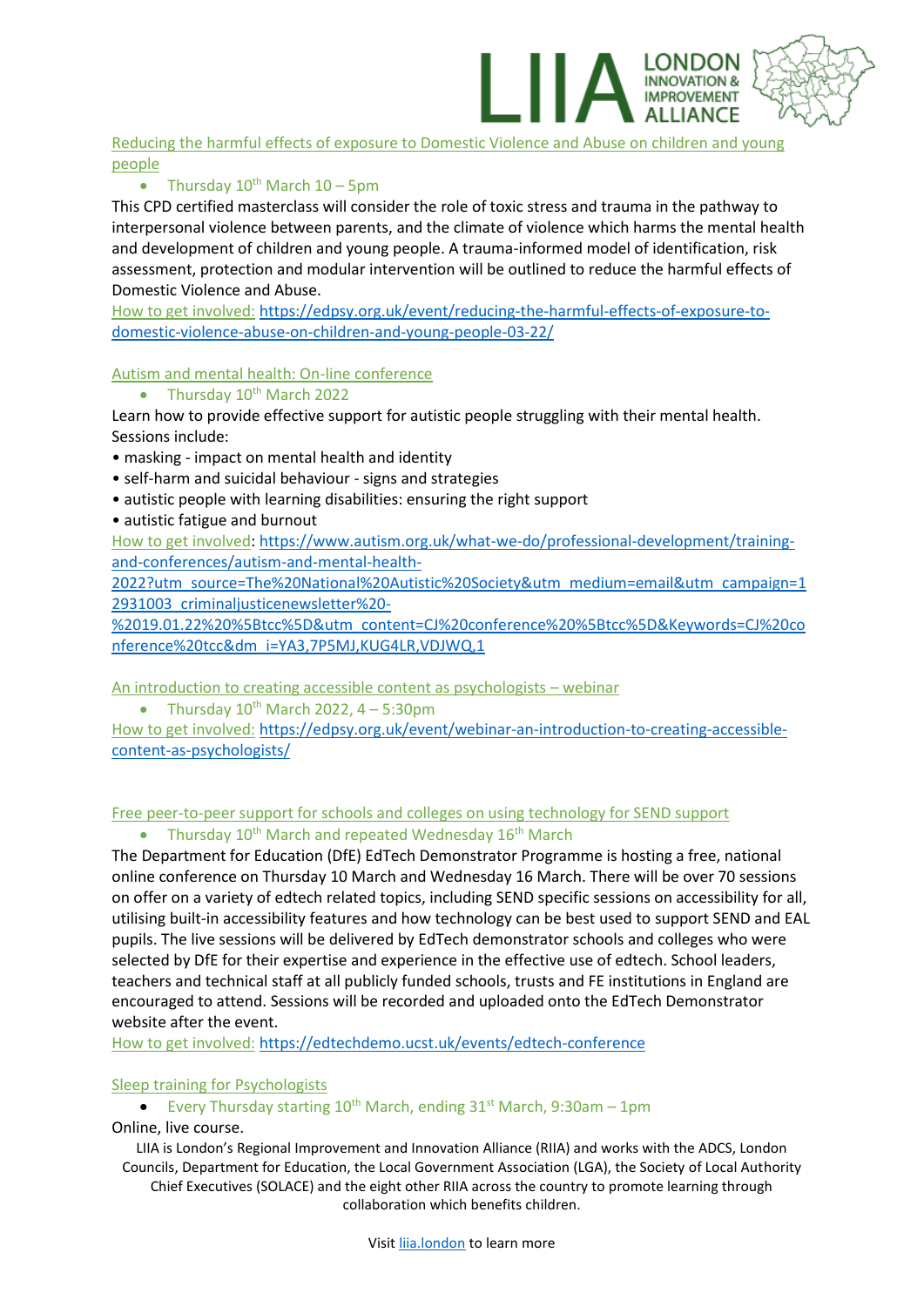How to get involved: For further information, or to

request an application form, please contact Evelyn Stewart on (0044) 07599 412377, or by emailing [evelyn-sleep@hotmail.co.uk.](mailto:evelyn-sleep@hotmail.co.uk)

I ONDON

**IMPROVEMENT ALLIANCE** 

#### Preparing for Adulthood Celebration Event

• Friday  $11<sup>th</sup>$  March, 9:30

How to get involved: <https://www.preparingforadulthood.org.uk/events>

#### Yes, but where's your evidence? What works for children's Social Care

#### • Tuesday  $15^{th}$  March,  $11 - 12$

Bringing together research organisations, young people with lived experience and social workers, this session explores a new initiative from What Works for Children's Social Care. Discover how social workers are acting as 'evidence ambassadors', disseminating research to their colleagues. How to get involved: [https://www.eventbrite.co.uk/e/yes-but-wheres-your-evidence-webinar](https://www.eventbrite.co.uk/e/yes-but-wheres-your-evidence-webinar-tickets-262483454077?utm_medium=email&utm_source=scupdate&utm_campaign=feb22)[tickets-262483454077?utm\\_medium=email&utm\\_source=scupdate&utm\\_campaign=feb22](https://www.eventbrite.co.uk/e/yes-but-wheres-your-evidence-webinar-tickets-262483454077?utm_medium=email&utm_source=scupdate&utm_campaign=feb22)

#### Meeting the Needs of Every Child webinar

•  $16^{th}$  March 2022, 6 – 8 pm

NASEN will be delivering another series of DfE funded webinars, 'Meeting the Needs of Every Child', for Early Years practitioners and childminders.

The 2-hour webinar will include:

- Responsibilities of a PVI setting towards children with SEND
- The importance of the early identification of SEND
- What effective inclusive practice looks like in a PVI setting
- Developing positive relationships with parents

#### How to get involved:

[https://nasen.org.uk/events/meeting-needs-every-child-](https://nasen.org.uk/events/meeting-needs-every-child-10?utm_source=Foundation+Years&utm_campaign=f22e41c56d-EMAIL_CAMPAIGN_2019_03_25_03_13_COPY_01&utm_medium=email&utm_term=0_8f9a6de061-f22e41c56d-321554921&mc_cid=f22e41c56d&mc_eid=59c28d4a77)

[10?utm\\_source=Foundation+Years&utm\\_campaign=f22e41c56d-](https://nasen.org.uk/events/meeting-needs-every-child-10?utm_source=Foundation+Years&utm_campaign=f22e41c56d-EMAIL_CAMPAIGN_2019_03_25_03_13_COPY_01&utm_medium=email&utm_term=0_8f9a6de061-f22e41c56d-321554921&mc_cid=f22e41c56d&mc_eid=59c28d4a77)

[EMAIL\\_CAMPAIGN\\_2019\\_03\\_25\\_03\\_13\\_COPY\\_01&utm\\_medium=email&utm\\_term=0\\_8f9a6de061](https://nasen.org.uk/events/meeting-needs-every-child-10?utm_source=Foundation+Years&utm_campaign=f22e41c56d-EMAIL_CAMPAIGN_2019_03_25_03_13_COPY_01&utm_medium=email&utm_term=0_8f9a6de061-f22e41c56d-321554921&mc_cid=f22e41c56d&mc_eid=59c28d4a77) [f22e41c56d-321554921&mc\\_cid=f22e41c56d&mc\\_eid=59c28d4a77](https://nasen.org.uk/events/meeting-needs-every-child-10?utm_source=Foundation+Years&utm_campaign=f22e41c56d-EMAIL_CAMPAIGN_2019_03_25_03_13_COPY_01&utm_medium=email&utm_term=0_8f9a6de061-f22e41c56d-321554921&mc_cid=f22e41c56d&mc_eid=59c28d4a77)

Autism and eating disorders On-line workshop

•  $17<sup>th</sup>$  March 2022, 10:30 – 12:30

How to get involved: [www.autismahandsonapproach.co.uk/edworkshop](http://www.autismahandsonapproach.co.uk/edworkshop)

Developing and using a communication book – On-line

•  $23^{rd}$  March 2022, 12:30 – 1:30

How to get involved: <https://bit.ly/3s3MazV>

#### Measuring outcomes for parent engagement and coproduction. On-line.

# •  $23^{rd}$  March 2022, 10 – 12:30

Contact has been working with Genuine Partnerships who have developed the nationally recognised model of co-production based on the Four Cornerstones Approach (Welcome and Care; Value and Include, Communicate and Work in Partnership). This is based on the acclaimed Rotherham Charter which was co-created by the children and young people families and practitioners in Rotherham. The workshop will also showcase a new tool being developed with Genuine Partnerships, Contact and local areas to measure outcomes for parent engagement and coproduction.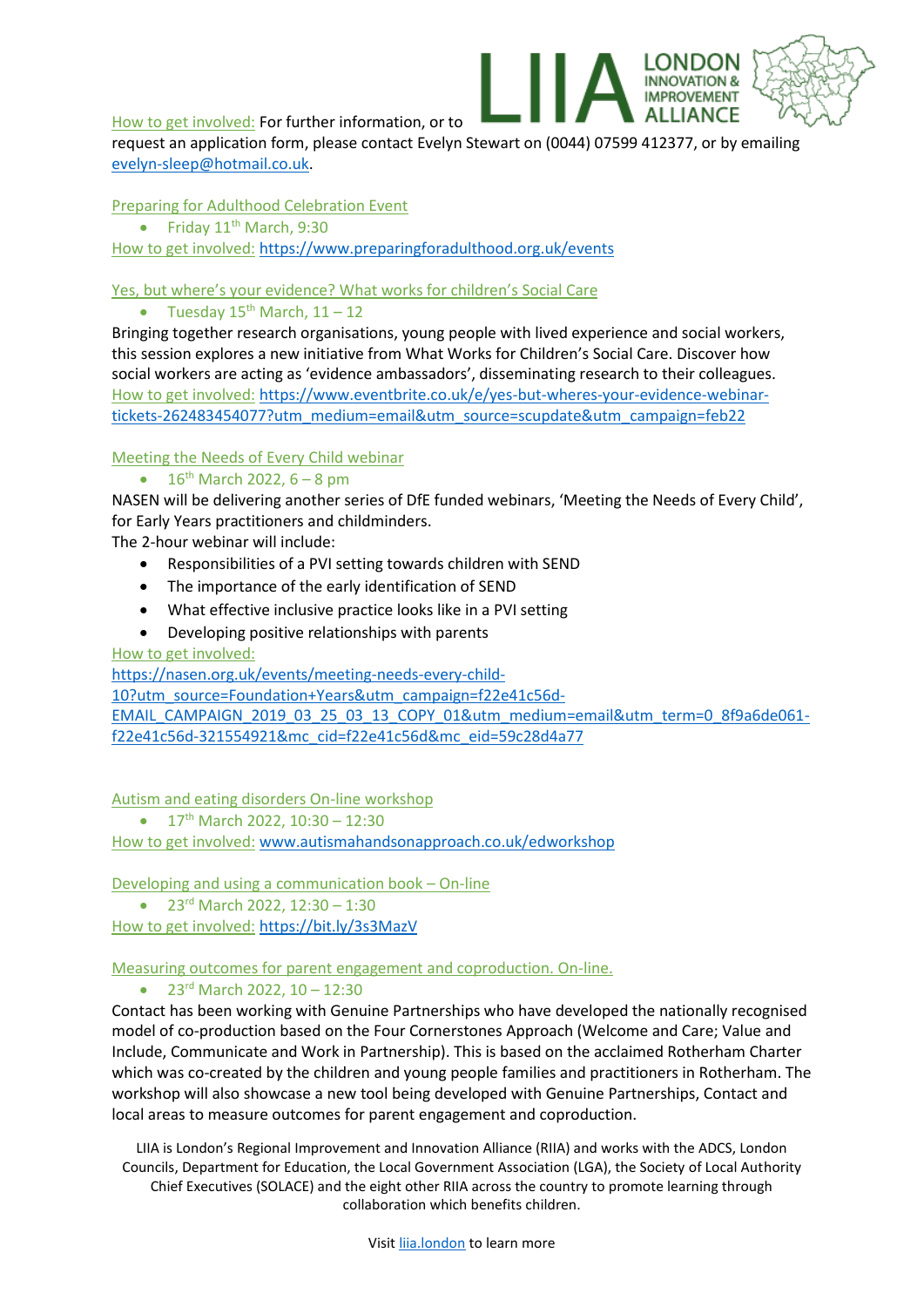In this online workshop you will hear from Genuine Partnerships about how;



· This relational model can be used to strengthen inclusive practice and promote emotional health and wellbeing within the ethos and culture of early years settings to build trust.

· Quality indicators can be used to identify and develop good practice in settings and in partnership working

· Success Measures can be agreed with service users and partners to identify priority areas and really measure success.

The workshop is suitable for anyone interested in embedding coproduction including those in leadership roles working in early years setting, strategic managers, young people's forums and parent carer forums.

How to get involved: [https://contact-measuring-success-23-02-22.eventbrite.co.uk](https://contact-measuring-success-23-02-22.eventbrite.co.uk/)

Safeguarding adolescents and young adults: Delivering a strengths-based approach

•  $24^{th}$  March 2022, 10 – 5 pm

The National Safeguarding Adolescents and Young Adults Conference this year will focus on improving safeguarding practice: delivering a strengths-based approach, transitional safeguarding, contextual safeguarding and complex safeguarding. Through national expert sessions and practical case studies the conference aims to bring together safeguarding leads working with adolescents and young people to understand current issues and the national context, and to debate and discuss key issues and areas you are facing in practice including supporting adolescents and young adults through and beyond Covid-19, and developing a strengths based approach to adolescent safeguarding.

How to get involved: [https://edpsy.org.uk/event/safeguarding-adolescents-and-young-adults](https://edpsy.org.uk/event/safeguarding-adolescents-and-young-adults-delivering-a-strengths-based-approach-03-22/)[delivering-a-strengths-based-approach-03-22/](https://edpsy.org.uk/event/safeguarding-adolescents-and-young-adults-delivering-a-strengths-based-approach-03-22/)

How family hubs can improve the lives of CYP with SEND and those around them – Free webinar hosted by the Anna Freud Centre

# $\bullet$  29<sup>th</sup> March 2022

The webinar will launch a new 'SEND and family hubs' module in the implementation toolkit. The panel will consider how the experiences of families can enable family hubs to effectively work for children and young people with SEND (ages 0-25).

How to get involved: [https://www.annafreud.org/training/training-and-conferences](https://www.annafreud.org/training/training-and-conferences-overview/online-conferences-webinars-and-events/how-family-hubs-can-improve-the-lives-of-cyp-with-send-and-those-around-them/?mc_cid=ceee64dd70&mc_eid=55ae45273f)[overview/online-conferences-webinars-and-events/how-family-hubs-can-improve-the-lives-of-cyp](https://www.annafreud.org/training/training-and-conferences-overview/online-conferences-webinars-and-events/how-family-hubs-can-improve-the-lives-of-cyp-with-send-and-those-around-them/?mc_cid=ceee64dd70&mc_eid=55ae45273f)[with-send-and-those-around-them/?mc\\_cid=ceee64dd70&mc\\_eid=55ae45273f](https://www.annafreud.org/training/training-and-conferences-overview/online-conferences-webinars-and-events/how-family-hubs-can-improve-the-lives-of-cyp-with-send-and-those-around-them/?mc_cid=ceee64dd70&mc_eid=55ae45273f)

Evaluation in Action: Using evidence and evaluation to improve children's outcomes

• 30th and 31st March 2022

Children & Young People Now is bringing together a range of experts and inspiring practitioners for an online conference.

How to get involved: <http://www.evaluationconference.co.uk/home>

# Decisions, Capacity and EHC Plans - CDC's Mental Capacity Act and LPS training

 $\bullet$  31<sup>st</sup> March 10am – 2:30 pm

Learn practical, rights-based approaches for involving disabled young people and those with SEN in decision-making through an interactive virtual training session.

The training was developed by the Council for Disabled Children (CDC) in partnership with Face Front Inclusive Theatre, a group of disabled and non-disabled artists. This innovative training uses video performances to explore the experiences of young people and their families and demonstrates

LIIA is London's Regional Improvement and Innovation Alliance (RIIA) and works with the ADCS, London Councils, Department for Education, the Local Government Association (LGA), the Society of Local Authority

Chief Executives (SOLACE) and the eight other RIIA across the country to promote learning through collaboration which benefits children.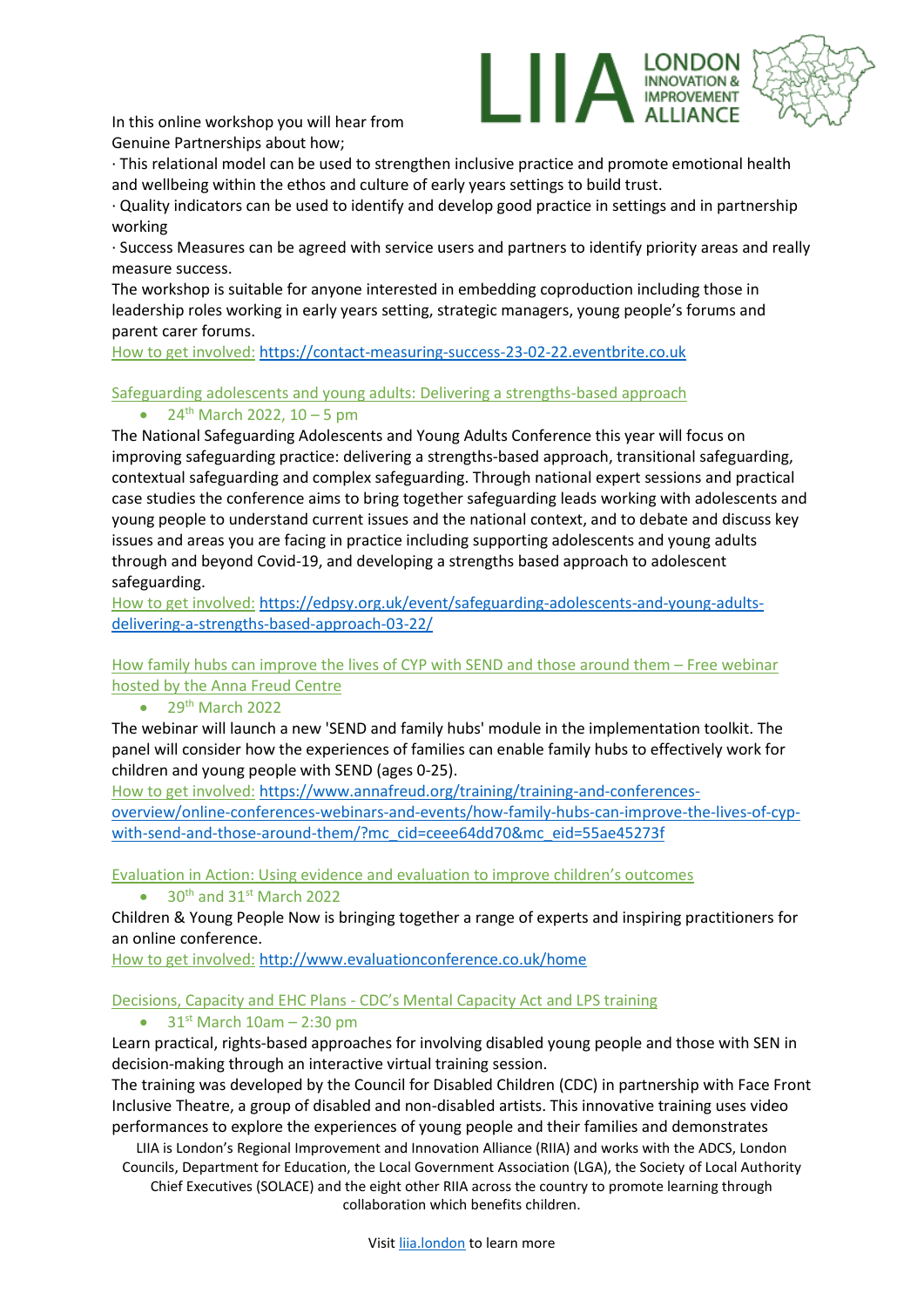practical aspects of rights-based decision making

and related key legislation, including the Mental Capacity Act 2005, the forthcoming Mental Capacity (Amendment) Act 2019 and the Liberty Protection Safeguards.

INDON

**OVEMENT** 

By taking part in the training you will:

- Be introduced to the legislation surrounding supported decision making for disabled young people and those with SEN
- Understand the 5 key principles of the Mental Capacity Act 2005 and how to apply them in practice
- Learn practical person-centred approaches for involving young people in decision making, whether of not they have the capacity, including use of the 'best interest checklist'
- Explore experiences of young people through video performance and hear from and see other practitioners' responses
- Introduce the Mental Capacity (Amendment) Act 2019 and the Liberty Protection Safeguards (LPS)

How to get involved: [https://www.eventbrite.co.uk/e/decisions-capacity-and-ehc-plans-tickets-](https://www.eventbrite.co.uk/e/decisions-capacity-and-ehc-plans-tickets-255228303727)[255228303727](https://www.eventbrite.co.uk/e/decisions-capacity-and-ehc-plans-tickets-255228303727)

Understanding and supporting anxiety and OCD – Live streamed with Q&A

•  $4^{th}$  April 2022, 3:45 – 5:15

By the ADHD Foundation. The neurodiversity charity

How to get involved: [https://www.adhdfoundation.org.uk/what-we-do/training/live-streamed](https://www.adhdfoundation.org.uk/what-we-do/training/live-streamed-training-2021-2022/)[training-2021-2022/](https://www.adhdfoundation.org.uk/what-we-do/training/live-streamed-training-2021-2022/)

NB If you are unable to make the session email: Colin.Foley@adhdfoundation.org.uk to later access it on demand

An introduction to supporting children and adults with severe and profound intellectual disabilities with bereavement, loss and grief

 $\bullet$ 5<sup>th</sup> April 2022, 10 - 12

An on-line live course.

How to get involved: <https://learning.nacwellbeing.org/bereavement-loss-and-grief>

Autism Care Pathway – Free webinar

 $\bullet$  26<sup>th</sup> April 2022

How to get involved: <https://www.pacttraining.co.uk/autism-care-pathway-webinar-2022/>

Understanding and supporting pathological demand avoidance (PDA) – Live streamed with Q&A • 28th April 2022, 3:45 – 5:15

By ADHD Foundation. The neurodiversity charity

How to get involved: [https://www.adhdfoundation.org.uk/what-we-do/training/live-streamed](https://www.adhdfoundation.org.uk/what-we-do/training/live-streamed-training-2021-2022/)[training-2021-2022/](https://www.adhdfoundation.org.uk/what-we-do/training/live-streamed-training-2021-2022/)

NB If you are unable to make the session email: Colin.Foley@adhdfoundation.org.uk to later access it on demand.

Understanding and supporting emotional self-regulation (EYFS – KS2) – Live streamed with Q&A • 9<sup>th</sup> May 2022, 3:45 – 5:15

By ADHD Foundation. The neurodiversity charity

How to get involved: [https://www.adhdfoundation.org.uk/what-we-do/training/live-streamed](https://www.adhdfoundation.org.uk/what-we-do/training/live-streamed-training-2021-2022/)[training-2021-2022/](https://www.adhdfoundation.org.uk/what-we-do/training/live-streamed-training-2021-2022/)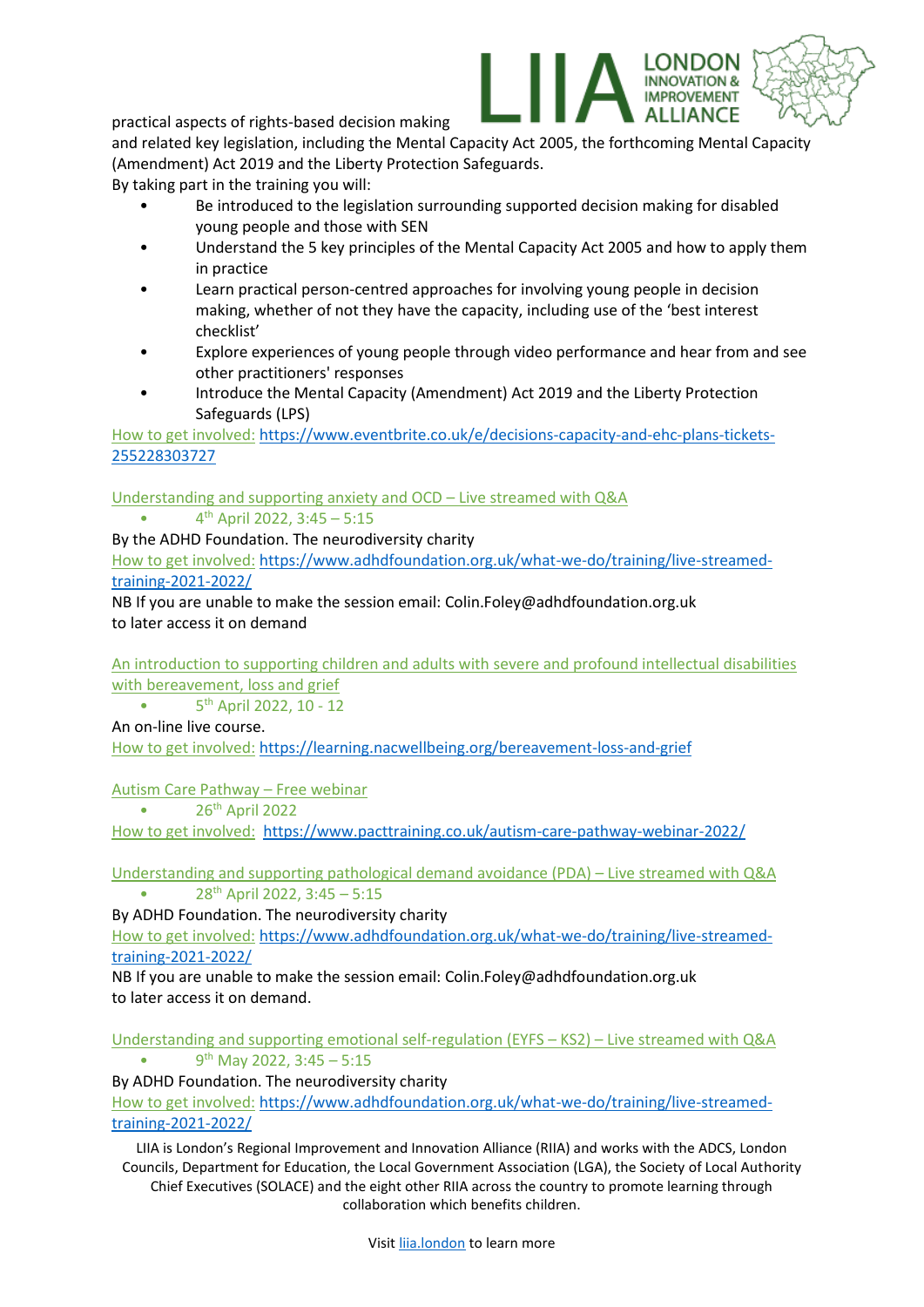

NB If you are unable to make the session email: Colin.Foley@adhdfoundation.org.uk to later access it on demand

# **News, Opportunities, and Guidance**

#### Consultation on Behaviour in Schools Guidance

In response to the 'Timpson Review of School Exclusion', the government committed to working with sector experts to publish clearer, more consistent guidance to support schools to create positive behaviour cultures and ensure suspensions and permanent exclusions are conducted in a lawful, reasonable and procedurally fair way.

In light of this, the Department for Education has launched a consultation to seek views on proposed revisions to the *Behaviour in Schools Guidance* and *Suspension and Permanent Exclusion Guidance*  and associated changes to regulations. **This consultation will close on 31 March 2022**. In both sets of revisions, one of the aims has been to strengthen guidance on how schools must or should take into account any contribution that a child's SEN or disability may make to their behaviour. As part of this, DfE have strengthened the material describing the relevant duties under the Children and Families Act 2014 and Equality Act 2010.

For any queries about the consultation, please email: Behaviourandexclusions.consultation@education.gov.uk

#### **Further information:**

Examples of some of the sections that may be of particular interest to SEND stakeholders include the following:

#### *Behaviour in schools*

'Behaviour expectations and pupils with Special Educational Needs and Disability (SEND)'

- 'Pupils with SEND: the use of sanctions'
- 'Removal from classrooms'
- 'Monitoring and evaluating school behaviour'

*Suspension and Permanent Exclusion from maintained schools, academies and pupil referral units in England, including pupil movement* 

- 'Duties under the Equality Act 2010 and Children and Families Act 2014'
- 'Preventative measures to school exclusion'
- 'Off-site direction'
- 'Managed moves'

• 'Pupils with disabilities and Special Educational Needs (SEN) including those with Education, Health and Care plans (EHC plans)'

- 'Guidance for governing boards on using data on suspensions and permanent exclusions'
- Various material on the SEN Expert (although this is little changed from the current edition)

# UK's Chief Medical Officers publish first ever guidelines on physical activity for disabled children and young people.

The guidance, which recommends daily levels of physical activity, will support disabled children and young people to improve their physical and mental health throughout their lives.

The guidelines are underpinned by research from Durham University, University of Bristol and Disabilities Rights UK, and the infographic presented is the first of its kind to be co-produced with disabled children, young people and their families.